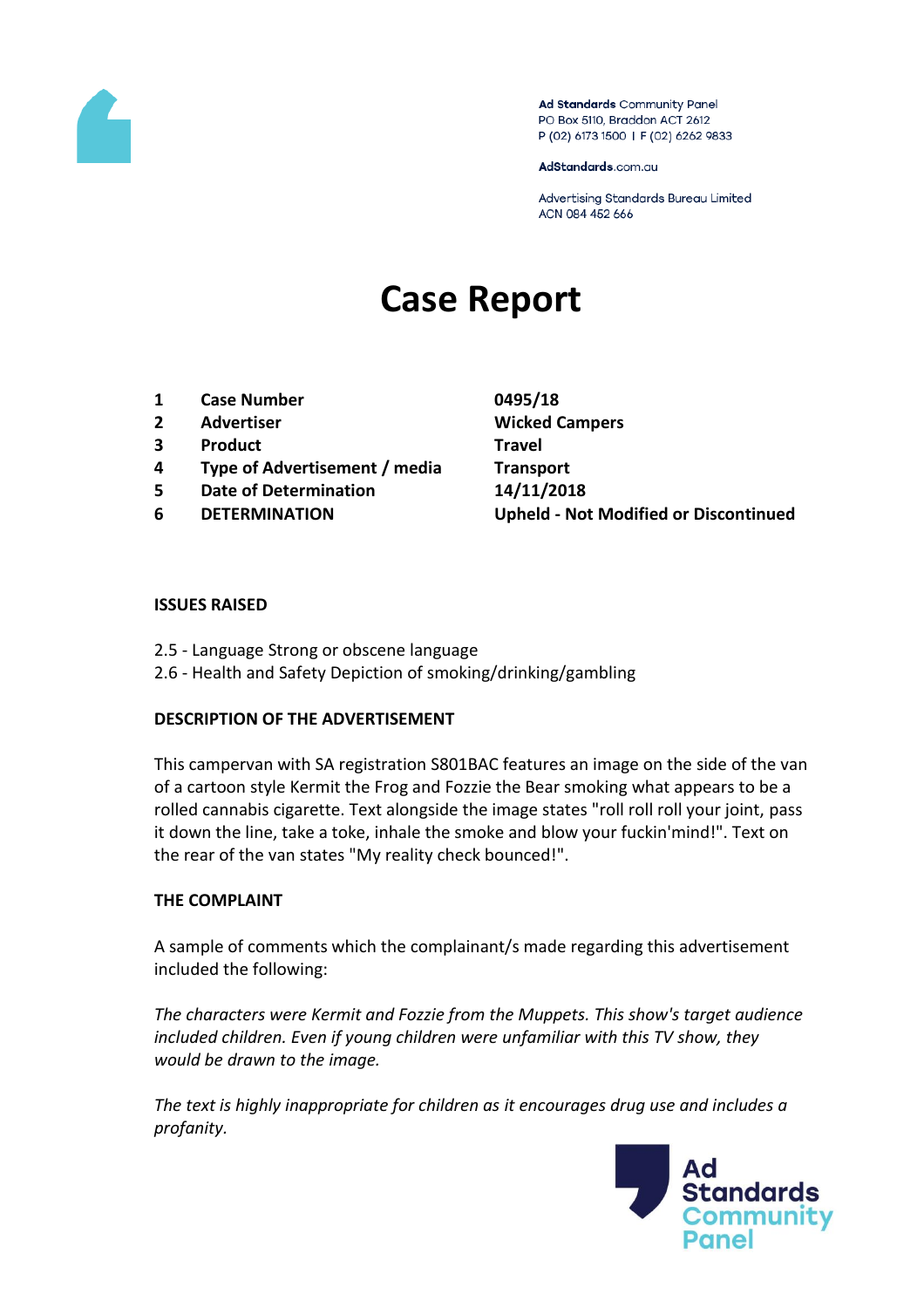

## **THE ADVERTISER'S RESPONSE**

Comments which the advertiser made in response to the complainant/s regarding this advertisement include the following:

*Advertiser did not respond.*

#### **THE DETERMINATION**

The Ad Standards Community Panel (the Panel) considered whether this advertisement breaches Section 2 of the AANA Code of Ethics (the Code).

The Panel noted the complainant's concern that the text on the vehicle includes a profanity, promoted drug use and is inappropriate for children.

The Panel viewed the advertisement and noted the advertiser had not provided a response.

The Panel considered whether the advertisement was in breach of Section 2.5 of the Code. Section 2.5 of the Code states: "Advertising or Marketing Communications shall only use language which is appropriate in the circumstances (including appropriate for the relevant audience and medium). Strong or obscene language shall be avoided".

The Panel noted that this advertisement on the back of a Wicked Campers van features the text, "Roll roll roll your joint, pass it down the line. Take a toke, inhale the smoke and blow your fucking mind", and an animated image of Kermit and Fozzie from The Muppets.

The Panel noted the complainant's concern that the advertisement includes obscene language.

The Panel noted that it had upheld similar complaints for Wicked Campers 0091/14, 0044/15, 0360/16, and 0467/17 that included the text 'fuck', 'fucking' and 'motherfucking'. Additionally, the Panel noted it had upheld complaints for use of the phrase "fuckday" in case 0230/18 for Smith's Alternative, and "fucking" in case 0276/18 for Brand Collective. The Panel considered that in the above mentioned cases that the word "fuck" and its derivatives were not appropriate for an audience that would include children and that it is a word which most members of the community would consider offensive. The Panel noted the Community perceptions research conducted in 2012 which identified that "in terms of advertisement unacceptability, the broader community was in general more conservative that the Board may have anticipated regarding themes of strong language".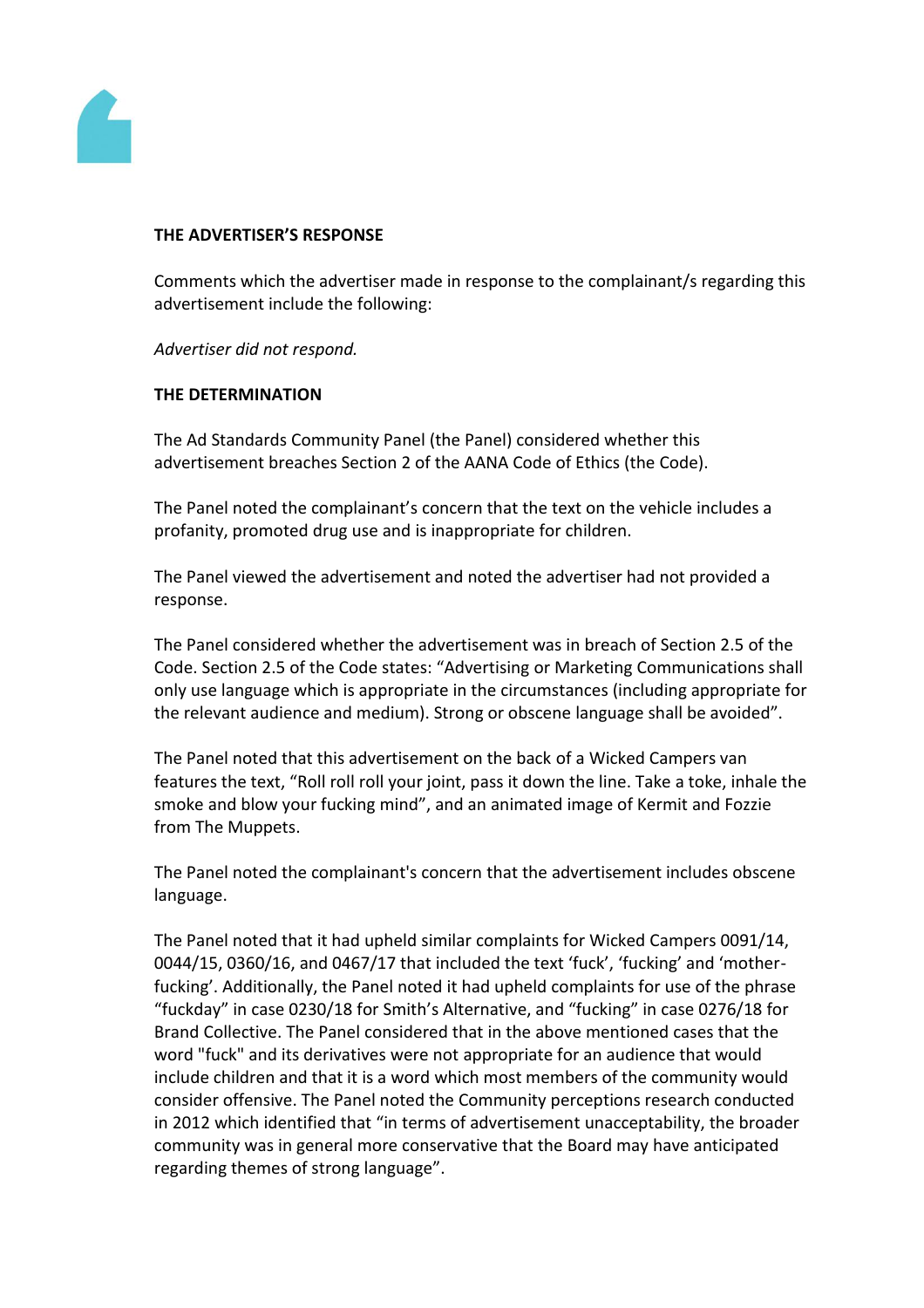

The Panel noted that the current advertisement is featured on a vehicle and it is likely that it will be viewed by a broad audience which would include children. Consistent with the decisions above and in consideration of the research the Panel considered that the word "fucking" is not appropriate for a broad audience in a medium which people may not be able to avoid seeing the images and words and that it is a word which most members of the community would consider obscene.

The Panel considered that the advertisement did feature language which is obscene and that the advertisement breached Section 2.5 of the Code.

The Panel determined that the advertisement breached Section 2.5 of the Code.

The Panel considered Section 2.6 of the Code. Section 2.6 of the Code states: "Advertising or Marketing Communications shall not depict material contrary to Prevailing Community Standards on health and safety".

The Panel noted the complainant's concerns that the advertisement is promoting drug use to children.

The Panel considered that cannabis use, distribution and possession is illegal in Australia, although possession of small amounts has been decriminalised in some states and territories.

The Panel noted that it must determine whether the messaging on the campervan is contrary to prevailing community standards on Health and Safety.

The Panel considered that the advertisement is making light of drug use by using a well-known children's nursery rhyme's structure and an image of well-known children's program characters. The Panel considered that the advertisement glamorises drug use and trivialises an important issue by suggesting that the use of illegal drugs is not something to be taken seriously.

The Panel considered that many members of the community would consider a clear reference to an illegal substance contrary to Prevailing Community Standards on health but noted that there are some members of the community who would consider cannabis use to not be against prevailing community standards, particularly for medicinal purposes.

The Panel however considered that the advertisement was referring to 'blowing your…mind' and that in this context the reference to cannabis use would be a reference that was likely to be against prevailing community standards on health and safety.

The Panel considered that the advertisement did depict material, namely drug use,